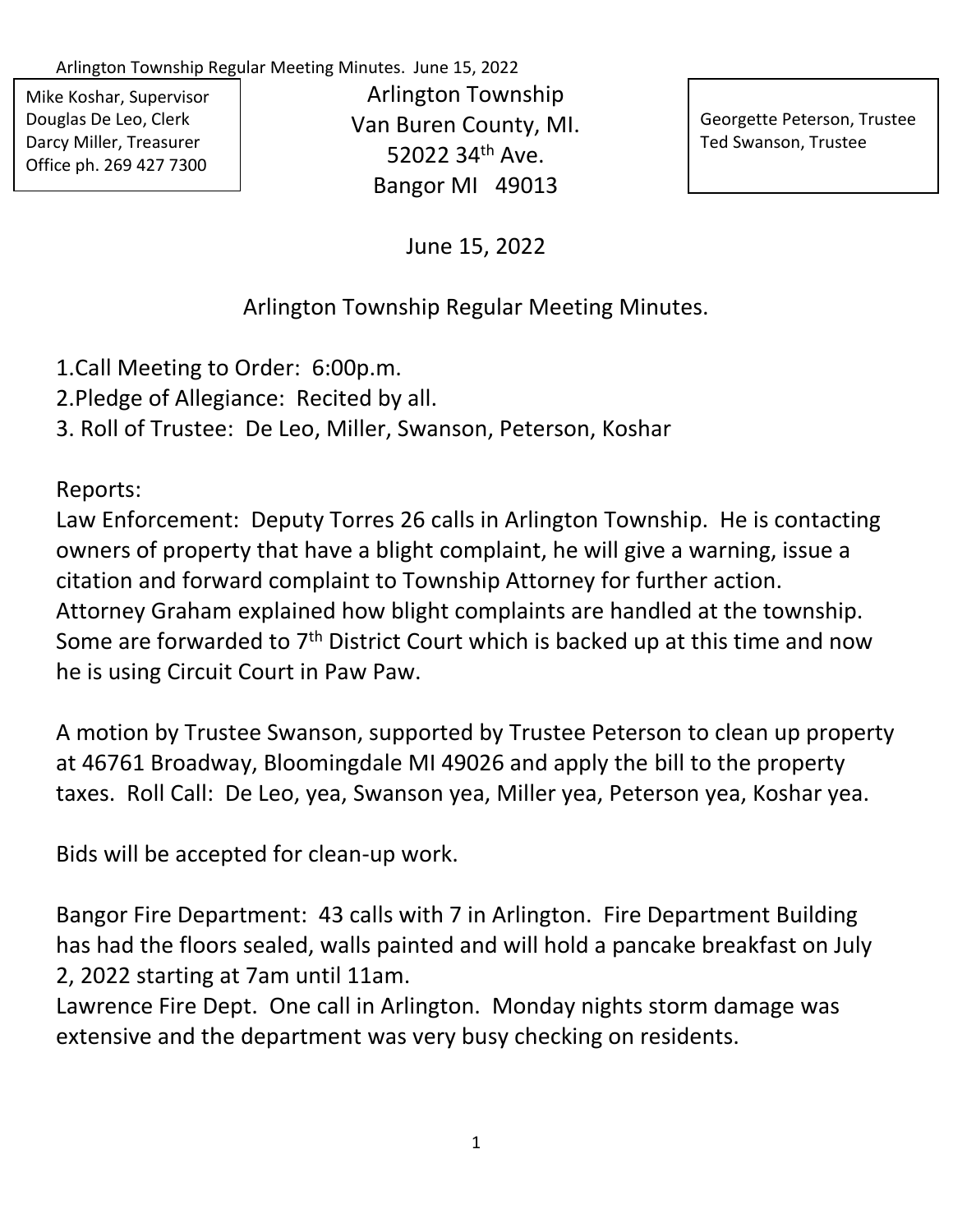Pride Care Ambulance: Steve Lowder reported there were 14 calls in Arlington. Summer time the calls goes up.

Commissioner Report: No report given.

Tax Assessor Report: Board of Review training will be held on June 27, July 12 from 6-9p.m. Contact Danielle if you would like to attend training and be on the Board of Review.

Senior Services: The new building is up and running. Over 13,000 citizens have received services from Senior Services. Meals will continue and Bangor will be offering lunches soon. Looking for help for some of the programs offered.

Clerk's Report: Election Inspectors training will be held on July 14 from 6-9p.m. at the ISD Conference Center in Lawrence. This is a mandatory training for Inspectors. On July 30 (Saturday) Lawrence Township will hold a mock election training.

Supervisor's Report: South Western Michigan Dust Control has been contracted to apply a water based solution to control dust on our gravel roads. We will apply two applications this summer. Blight ordinance is being strictly enforced, notify Supervisor Koshar is you have areas of concern with blight.

Treasurer's Report: Beginning balance as of June 06/01/2022 \$15,669.66, Receipts \$215,724.19, Expenditures \$94,998.9, Ending balance \$136,394.95

Approval of Minutes for May 18 and May 25, 2022 meetings. Motion carried unanimously.

Consent Agenda: Was present and a motion to approve was unanimously.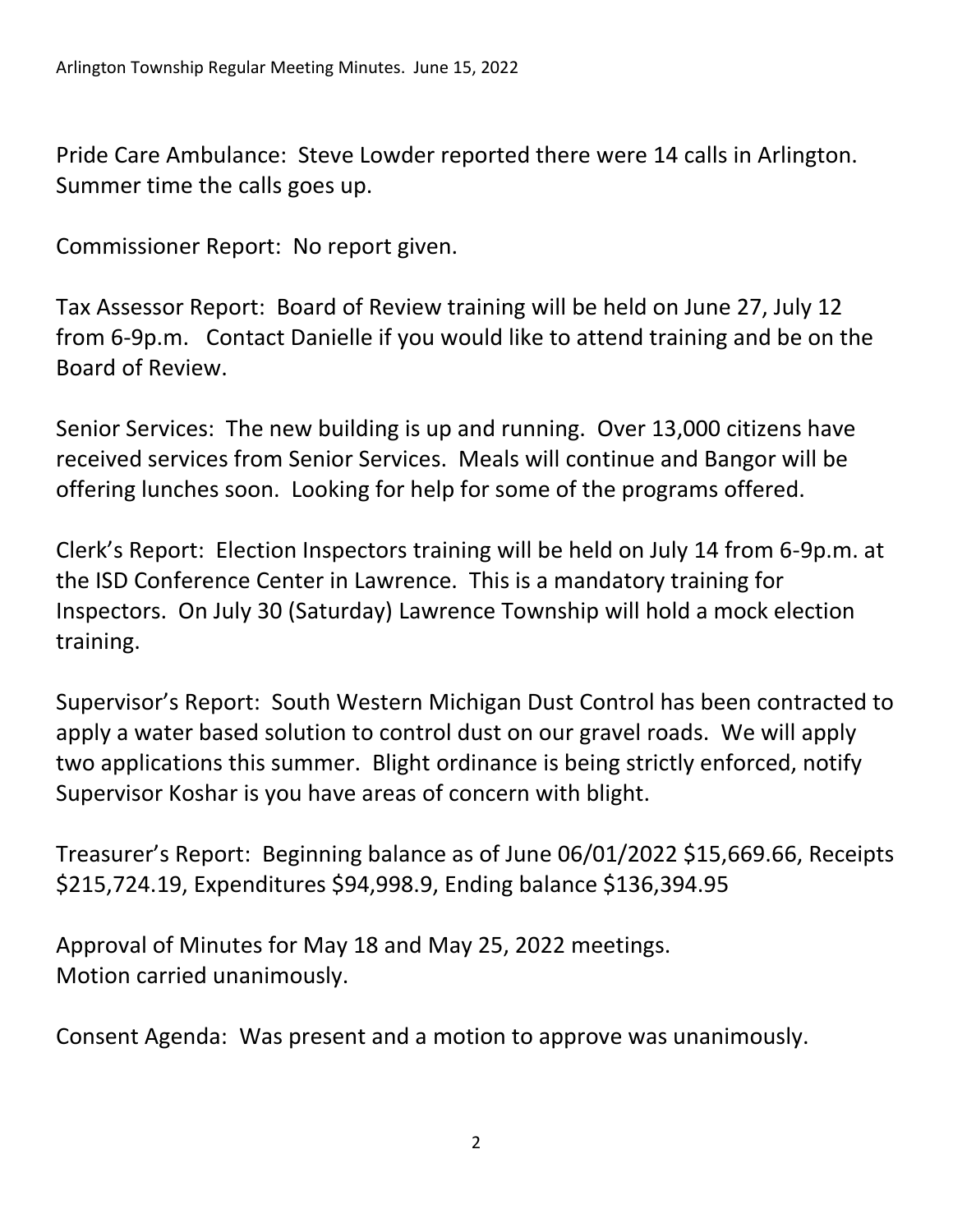Arlington Township Regular Meeting Minutes. June 15, 2022 New Business:

Canid Cannabis Operation, 50680 28th Ave, Bangor has presented to the Planning Commission a proposal amending their SUP to allow the erection of 4 hoop houses on its present site. The number of plants they are licensed for will not increase and the license they had will stay the same.

Motion by Trustee Swanson to approve the request, support by Trustee Peterson. Roll Call: DeLeo yea, Miller yea, Peterson yea, Swanson yea, Koshar yea.

ARPAR Funds: Clerk DeLeo made a motion to give to Bloomingdale Communications Company \$100,00 of the ARPAR funds to support the new fiberoptic installation in the township. Supported by Trustee Peterson. Roll Call: DeLeo yea, Peterson yea, Miller yea, Swanson yea, Koshar yea.

Marijuana Bonds: Discussion on the bond amount that should be required for marijuana operations that close and have to be cleaned up. A motion by Trustee Peterson to arrange a meeting with marijuana operations to discuss bond amounts. Support by Trustee Swanson. Motion Carried.

Office Hours: The office will be open on Monday, Tuesday, and Thursday from 9:00-12:00 and 1:00-3:00 p.m.

Request for blocking unauthorized persons being in office areas. A motion by Trustee Peterson to lock hallway doors barring unauthorized people's form being in confidential areas. Support by Trustee Swanson. Roll Call vote: Miller yea, DeLeo yea, Swanson yea, Peterson yea, Koshar NO. motion carried 4 to 1

Walker Fluke and Sheldon: A motion to accept the contract from WFS Accounting Services to finalized audit. Motion by Supervisor Koshar, supported by DeLeo to accept contract for auditor. Motion carried unanimously.